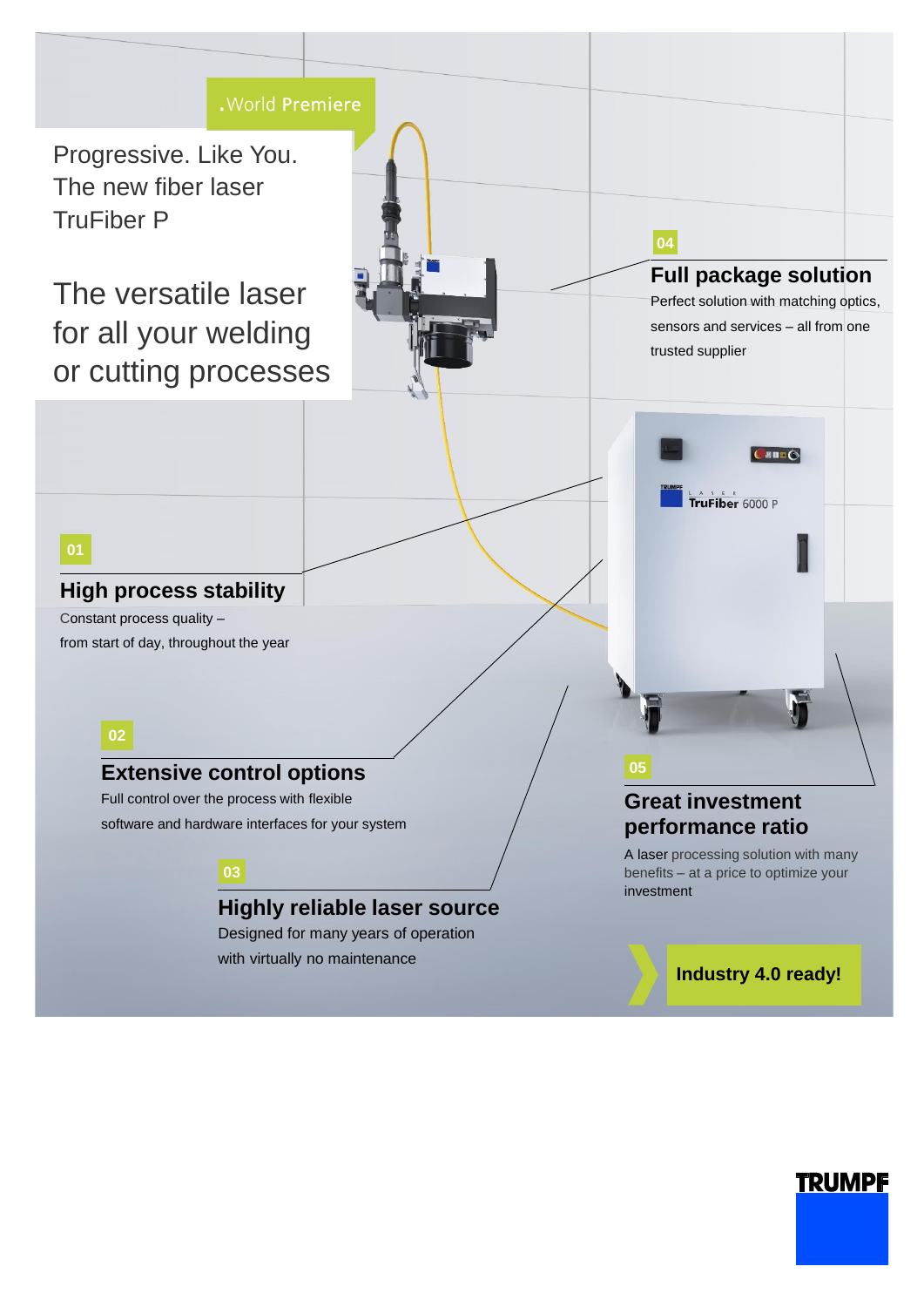## **High process stability**

Constant process quality –

from start of day, throughout the year

Today's demanding applications require consistent results throughout the product lifetime. The TruFiber P laser inherently demonstrate class-leading temporal and spatial stability of the output beam. For processes with greater sensitivity, active power control gives you the ultimate process stability: whether short-term or long-term – the production quality is maintained.

**02**

#### **Extensive control options**

Full control over the process with flexible

software and hardware interfaces for your system

TruControl ensures that you are able to make full use of your laser capacity. Statistics allow evaluation and optimization of the laser utilization. Linked sensors provide information about the laser status – letting you know your process is working optimally and staying that way! Additionally, you benefit from remote services that increase the overall availability of your laser. TRUMPF lasers enable control via all common fieldbus systems, which makes them convenient and simple to integrate into systems – a great benefit for the integrator and end user.



#### **03**

#### **Highly reliable laser source**

Designed for many years of operation with virtually no

#### maintenance

The TruFiber P laser solutions are designed for todays demanding industrial production processes where high uptime and high duty cycle utilisation are the norm. Robust design of all the sub-systems of the laser allow it to operate reliably in the environments of these industries. Class leading in regard to their design life-time, the performance stability over many years of the TruFiber P lasers is based on proven technologies from across our laser portfolio.





### **TRUMPF laser DNA**

TRUMPF is technology leader for all aspects of industrial lasers and solutions for their applications. You can benefit from our indepth experience gained over 35 years. Our worldwide network of laser appication centers and service support brings our laser know-how into your facility. The TRUMPF team is dedicated to finding the right laser source and solution package for your application needs.

#### **04**

#### **Full package solution**

Perfect solution with matching optics, sensors and services – all from one trusted supplier

Benefit from a laser solution with matched features that enhances the value of your laser and reduces integration effort. Select from a range of scanner optics for remote processing, focus heads for welding and cutting and sensors to enhance the process consistency and reliability. Alternatively, complete workstations are available, some with features tailored for specific processes. For added peace of mind, benefit from application consulting support and link into the comprehensive global service and technical support.

#### **05**

#### **Great invest performance ratio**

A laser processing solution with many benefits – at a price to optimize your investment

The TruFiber P series is part of a wider family of industrial fiber lasers, each based on the same standardized technology platform. Bringing economies of scale to the platform, nevertheless each family member means you don't have to miss any laser feature that is right for your needs, providing an excellent process result. Your investment is mached to your application needs for an optimized manufacturing scenario. Furthermore all the benefits of a comprehensive TRUMPF solution are realised with all of our products.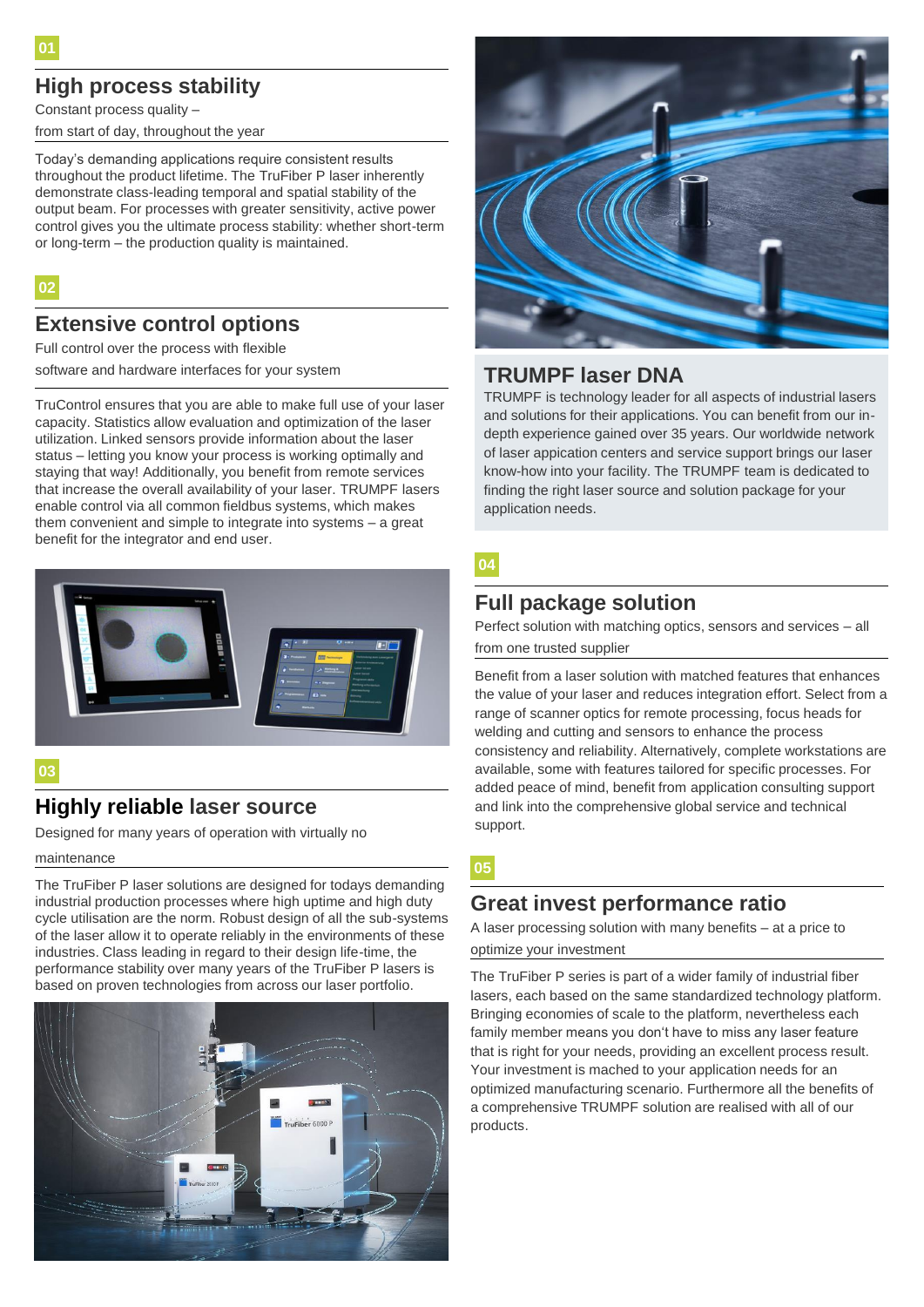## **E-Mobility Battery Production**

Versatile laser products matched to high volume battery manufacturing

With both single mode and multi mode variants, the TruFiber P lasers can be used for many of the individual processes within the production of Li+ Batteries for both e-mobility and consumer products. The integrated back reflection protection of these lasers make them an ideal tool for reliable high volume welding of reflective Aluminium and Copper in bus-bars, soft-connectors, seal pins and other components. Combining with a TRUMPF PFO scan head solution, unleashes the full potential of the laser for these kind of applications.

## **Medical Device Manufacturing**

Precise manufacturing of medical applications

Nowhere is precision more important than in medical technology. The TruFiber P family provides single mode, thin fiber, or high beam quality multi mode laser radiation to match to your precision cutting and welding applications. The precise temporal beam modulation from the integrated TruControl system allows fine control of the heat input to the workpiece producing high-quality, reproducible weld seams without post-processing. Across a range of medical devices, for example endoscopic instruments, stents or hypo-tubes, the TruFiber P is an optimized manufacturing partner.

### **Automotive Remote Welding**

High speed, cost effective welding of 3D parts

The superior beam quality from the high power TruFiber P lasers allows smaller mirror sizes to be used in the scan head for high-speed operation whilst providing a large scan area, high quality processing and ease of access for welding of three-dimensional parts. For larger areas the robot arm movement is synchronized with the scan head to nearly eliminate

dead time during the process cycle.

## **Laser Metal Deposition (LMD)**

Tailored surface treatment and part repair

Laser Metal Deposition (LMD) is an additive manufacturing process that creates high-quality coatings and claddings on components. This also allows the repair of high quality components by building up damaged and worn surfaces. The laser provides a localised, precise heat source to melt the filler material (powder or wire) so that it bonds tightly to the surface of the part. The stability and accuracy of the laser process minimises the need for mechanical finishing. A TruFiber P multimode high-power laser, in combination with matching focusing optics and a special LMD nozzle, forms the basis for a versatile LMD system.

# **Additive Manufacturing (LMF)**

Metal 3D printing with single mode fiber laser

Laser Metal Fusion (LMF) is an additive manufacturing process building up parts gradually layer by layer. Using a high-speed scan head to direct the laser beam to selectively and precisely melt the metal on a powder bed, complex parts are created with high accuracy. Various industries such as medical, dental, aerospace and automotive are benefitting from this 3D printing. The high temporal and spatial stability of the single mode TruFiber P lasers make them the ideal tool for the metal laser sintering process.

## **Progressive. Like you. The new fiber laser TruFiber P**

Whether it's for welding or cutting, our CW fiber lasers are a perfect partner for a wide range of manufacturing applications across many market sectors, such as automotive (including e-mobility), medical, consumer or aerospace.

With TruFiber P you get a capable and reliable all-rounder with TRUMPF laser DNA.